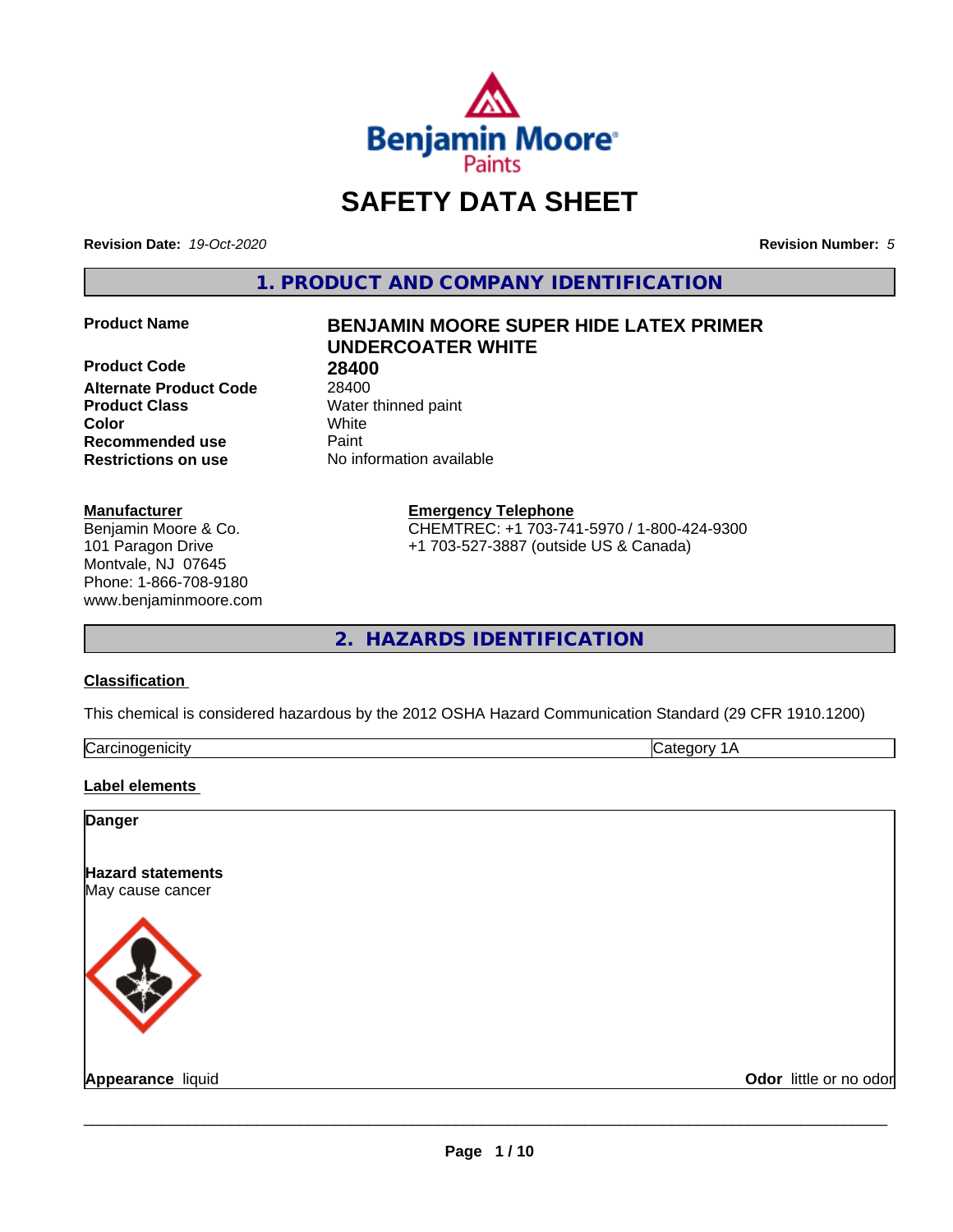#### **Precautionary Statements - Prevention**

Obtain special instructions before use Do not handle until all safety precautions have been read and understood Use personal protective equipment as required

#### **Precautionary Statements - Response**

IF exposed or concerned: Get medical advice/attention

#### **Precautionary Statements - Storage**

Store locked up

#### **Precautionary Statements - Disposal**

Dispose of contents/container to an approved waste disposal plant

#### **Hazards not otherwise classified (HNOC)**

Not applicable

#### **Other information**

No information available

 **WARNING:** This product contains isothiazolinone compounds at levels of <0.1%. These substances are biocides commonly found in most paints and a variety of personal care products as a preservative. Certain individuals may be sensitive or allergic to these substances, even at low levels.

\_\_\_\_\_\_\_\_\_\_\_\_\_\_\_\_\_\_\_\_\_\_\_\_\_\_\_\_\_\_\_\_\_\_\_\_\_\_\_\_\_\_\_\_\_\_\_\_\_\_\_\_\_\_\_\_\_\_\_\_\_\_\_\_\_\_\_\_\_\_\_\_\_\_\_\_\_\_\_\_\_\_\_\_\_\_\_\_\_\_\_\_\_

### **3. COMPOSITION INFORMATION ON COMPONENTS**

| <b>Chemical name</b> | CAS No.    | Weight-%    |
|----------------------|------------|-------------|
| Limestone            | 1317-65-3  | $15 - 20$   |
| Kaolin               | 1332-58-7  | $10 - 15$   |
| Titanium dioxide     | 13463-67-7 | $10 - 15$   |
| Silica amorphous     | 7631-86-9  | $-5$        |
| Kaolin, calcined     | 92704-41-1 | - 5         |
| Silica, crystalline  | 14808-60-7 | $0.1 - 0.5$ |

|                       | 4. FIRST AID MEASURES                                                                                    |
|-----------------------|----------------------------------------------------------------------------------------------------------|
| <b>General Advice</b> | No hazards which require special first aid measures.                                                     |
| <b>Eye Contact</b>    | Rinse thoroughly with plenty of water for at least 15 minutes and consult a<br>physician.                |
| <b>Skin Contact</b>   | Wash off immediately with soap and plenty of water while removing all<br>contaminated clothes and shoes. |
| <b>Inhalation</b>     | Move to fresh air. If symptoms persist, call a physician.                                                |
| Ingestion             | Clean mouth with water and afterwards drink plenty of water. Consult a physician<br>if necessary.        |
| <b>Most Important</b> | None known.                                                                                              |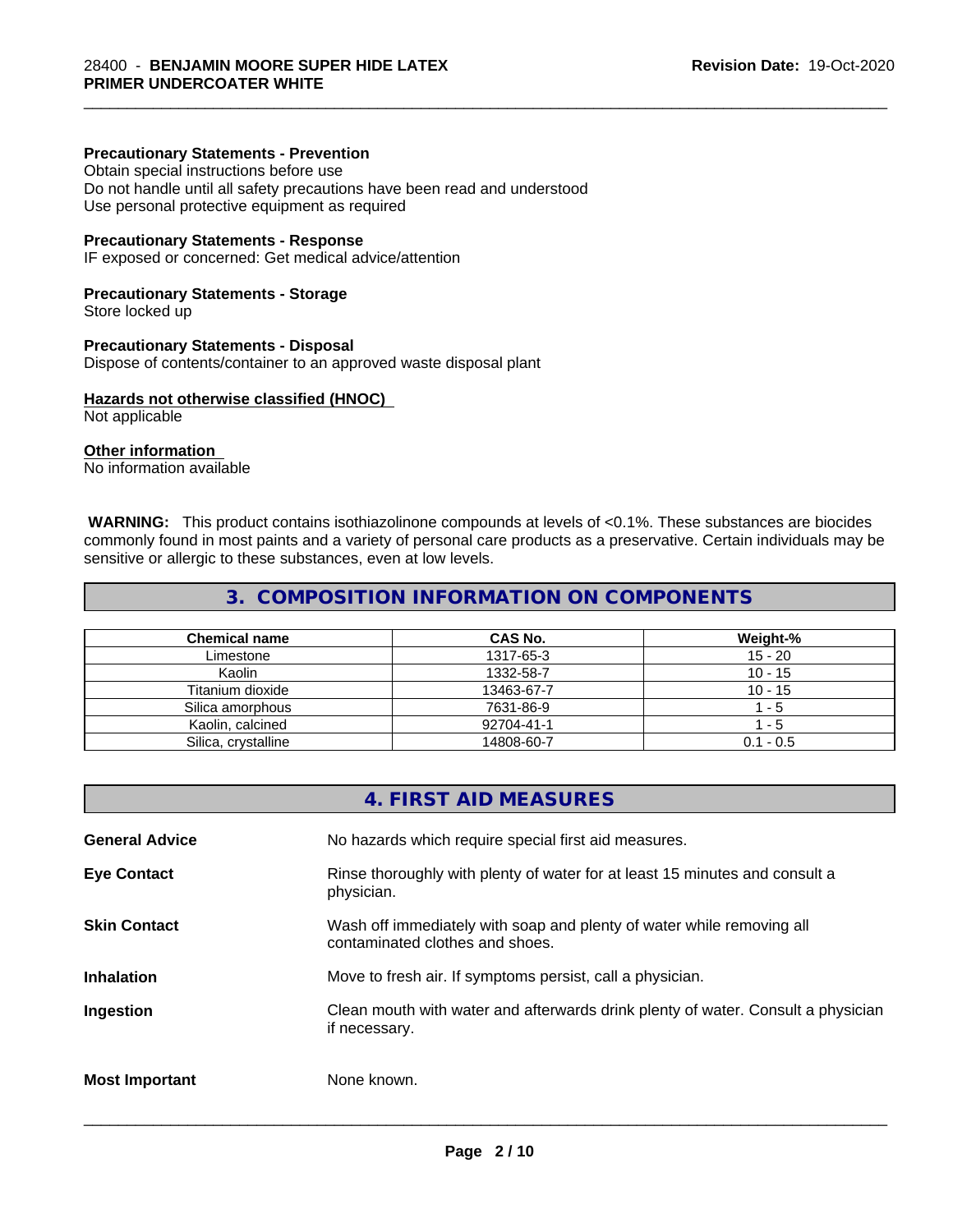| <b>Symptoms/Effects</b>                                                          |                           |                                                                                                                                              |                                |  |
|----------------------------------------------------------------------------------|---------------------------|----------------------------------------------------------------------------------------------------------------------------------------------|--------------------------------|--|
| <b>Notes To Physician</b>                                                        | Treat symptomatically.    |                                                                                                                                              |                                |  |
|                                                                                  | 5. FIRE-FIGHTING MEASURES |                                                                                                                                              |                                |  |
| <b>Suitable Extinguishing Media</b>                                              |                           | Use extinguishing measures that are appropriate to local<br>circumstances and the surrounding environment.                                   |                                |  |
| Protective equipment and precautions for firefighters                            |                           | As in any fire, wear self-contained breathing apparatus<br>pressure-demand, MSHA/NIOSH (approved or equivalent)<br>and full protective gear. |                                |  |
| <b>Specific Hazards Arising From The Chemical</b>                                |                           | Closed containers may rupture if exposed to fire or<br>extreme heat.                                                                         |                                |  |
| <b>Sensitivity to mechanical impact</b>                                          |                           | No                                                                                                                                           |                                |  |
| Sensitivity to static discharge                                                  |                           | No                                                                                                                                           |                                |  |
| <b>Flash Point Data</b><br>Flash point (°F)<br>Flash Point (°C)<br><b>Method</b> |                           | Not applicable<br>Not applicable<br>Not applicable                                                                                           |                                |  |
| <b>Flammability Limits In Air</b>                                                |                           |                                                                                                                                              |                                |  |
| Lower flammability limit:<br><b>Upper flammability limit:</b>                    |                           | Not applicable<br>Not applicable                                                                                                             |                                |  |
| <b>NFPA</b><br>Health: 1                                                         | Flammability: 0           | Instability: 0                                                                                                                               | <b>Special: Not Applicable</b> |  |
| <b>NFPA Legend</b><br>0 - Not Hazardous<br>1 - Slightly<br>2 - Moderate          |                           |                                                                                                                                              |                                |  |

3 - High

4 - Severe

*The ratings assigned are only suggested ratings, the contractor/employer has ultimate responsibilities for NFPA ratings where this system is used.*

*Additional information regarding the NFPA rating system is available from the National Fire Protection Agency (NFPA) at www.nfpa.org.*

## **6. ACCIDENTAL RELEASE MEASURES**

| <b>Personal Precautions</b>      | Avoid contact with skin, eyes and clothing. Ensure adequate ventilation.                             |
|----------------------------------|------------------------------------------------------------------------------------------------------|
| <b>Other Information</b>         | Prevent further leakage or spillage if safe to do so.                                                |
| <b>Environmental precautions</b> | See Section 12 for additional Ecological Information.                                                |
| <b>Methods for Cleaning Up</b>   | Soak up with inert absorbent material. Sweep up and shovel into suitable<br>containers for disposal. |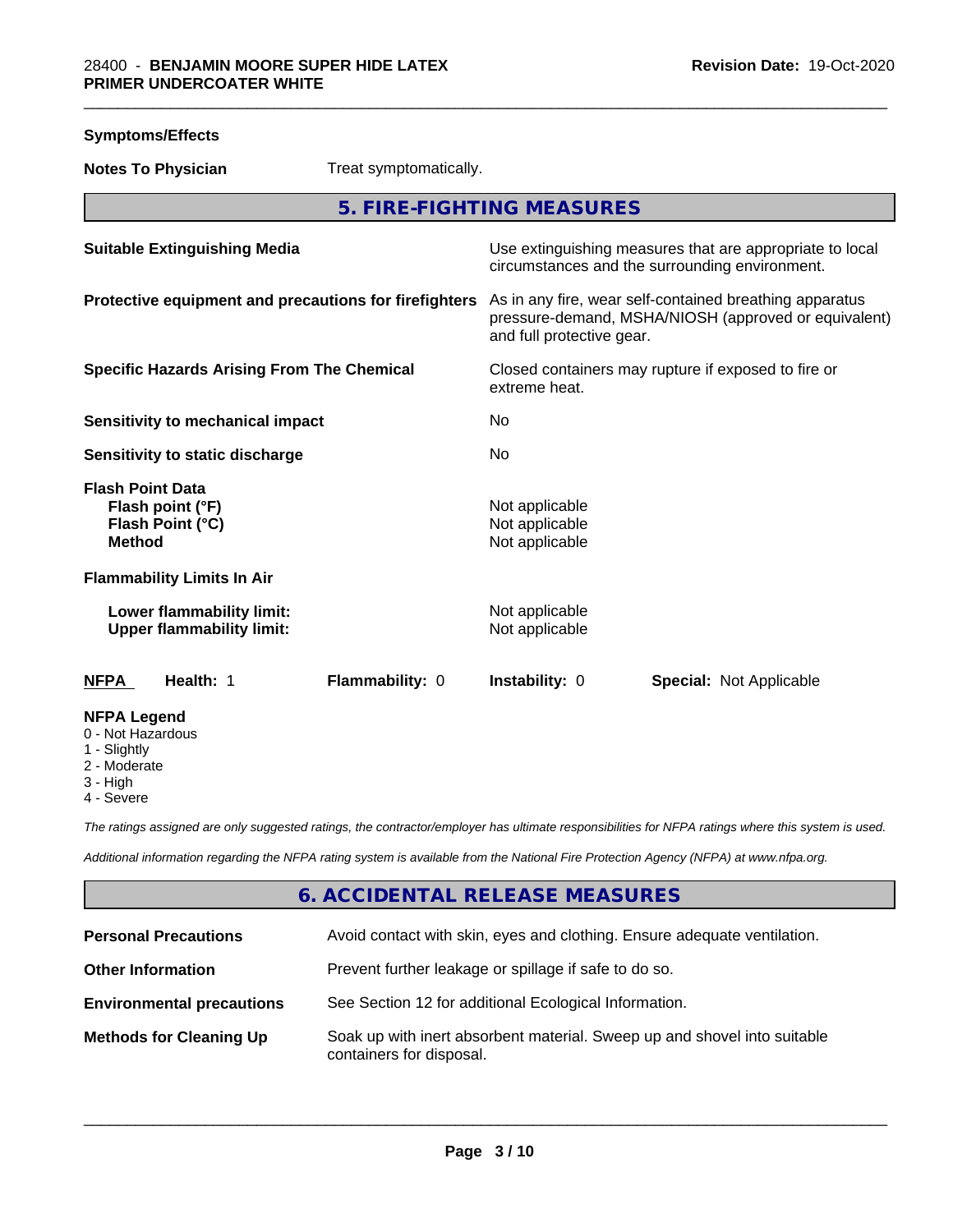|                               | 7. HANDLING AND STORAGE                                                                                                                                                          |
|-------------------------------|----------------------------------------------------------------------------------------------------------------------------------------------------------------------------------|
| <b>Handling</b>               | Avoid contact with skin, eyes and clothing. Avoid breathing vapors, spray mists or<br>sanding dust. In case of insufficient ventilation, wear suitable respiratory<br>equipment. |
| <b>Storage</b>                | Keep container tightly closed. Keep out of the reach of children.                                                                                                                |
| <b>Incompatible Materials</b> | No information available                                                                                                                                                         |

**8. EXPOSURE CONTROLS/PERSONAL PROTECTION**

## **Exposure Limits**

| <b>Chemical name</b> | <b>ACGIH TLV</b>                                                                                                                      | <b>OSHA PEL</b>                                                                             |
|----------------------|---------------------------------------------------------------------------------------------------------------------------------------|---------------------------------------------------------------------------------------------|
| Limestone            | N/E                                                                                                                                   | 15 mg/m <sup>3</sup> - TWA<br>$5 \text{ mg/m}^3$ - TWA                                      |
| Kaolin               | TWA: 2 mg/m <sup>3</sup> particulate matter<br>containing no asbestos and <1%<br>crystalline silica, respirable particulate<br>matter | 15 mg/m <sup>3</sup> - TWA<br>$5 \text{ mg/m}^3$ - TWA                                      |
| Titanium dioxide     | TWA: $10 \text{ mg/m}^3$                                                                                                              | 15 mg/m $3$ - TWA                                                                           |
| Silica amorphous     | N/E                                                                                                                                   | 20 mppcf - TWA                                                                              |
| Silica, crystalline  | TWA: $0.025$ mg/m <sup>3</sup> respirable<br>particulate matter                                                                       | 50 µg/m <sup>3</sup> - TWA Respirable crystalline<br>silica 50 $\mu$ g/m <sup>3</sup> - TWA |

#### **Legend**

ACGIH - American Conference of Governmental Industrial Hygienists Exposure Limits OSHA - Occupational Safety & Health Administration Exposure Limits N/E - Not Established

**Engineering Measures** Ensure adequate ventilation, especially in confined areas.

#### **Personal Protective Equipment**

| Safety glasses with side-shields.<br><b>Eye/Face Protection</b><br>Protective gloves and impervious clothing.<br><b>Skin Protection</b><br><b>Respiratory Protection</b><br>In case of insufficient ventilation wear suitable respiratory equipment. |  |
|------------------------------------------------------------------------------------------------------------------------------------------------------------------------------------------------------------------------------------------------------|--|
|------------------------------------------------------------------------------------------------------------------------------------------------------------------------------------------------------------------------------------------------------|--|

**Hygiene Measures** Avoid contact with skin, eyes and clothing. Remove and wash contaminated clothing before re-use. Wash thoroughly after handling.

### **9. PHYSICAL AND CHEMICAL PROPERTIES**

**Appearance** liquid **and a limitation of the contract of the liquid determined a liquid determined by a little contract of the contract of the contract of the contract of the contract of the contract of the contract of the Density (Ibs/gal)** 11.3 - 11.4<br> **Specific Gravity** 1.36 - 1.38 **Specific Gravity** 

little or no odor **Odor Threshold**<br> **Density (Ibs/gal)**<br> **Density (Ibs/gal)**<br> **No information available**<br>
11.3 - 11.4 **pH** No information available **Viscosity (cps)** <br> **Viscosity (cps)** No information available<br>
No information available<br>
No information available **Solubility(ies)** No information available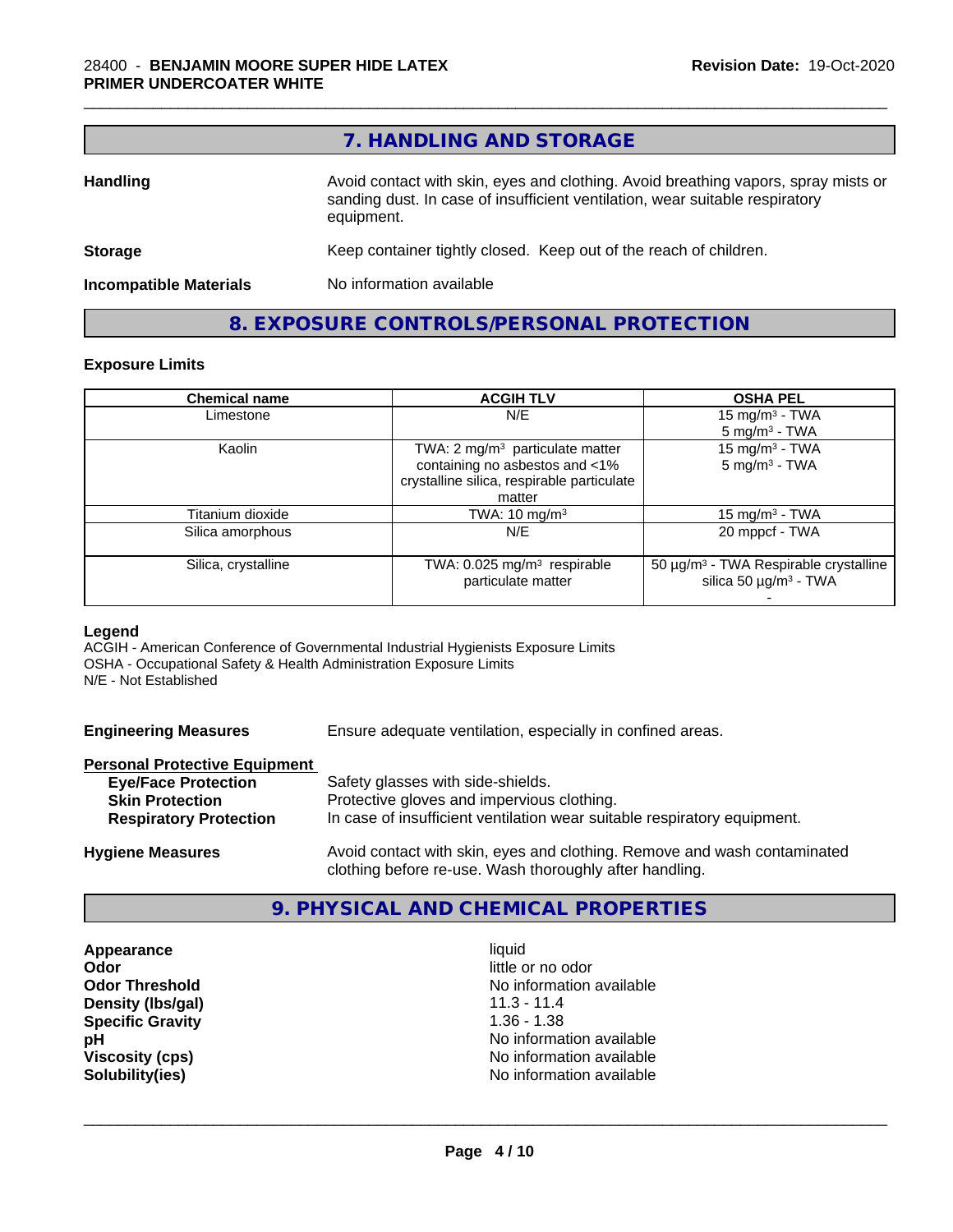**Water solubility**<br> **Evaporation Rate**<br> **Evaporation Rate**<br> **Evaporation Rate Vapor pressure** No information available **Vapor density**<br> **We Solids**<br>
We Solids
2019<br>
We Note that the Solid A5 - 55 **Wt. % Solids** 45 - 55<br> **Vol. % Solids** 25 - 35 **Vol. % Solids Wt. % Volatiles** 45 - 55 **Vol. % Volatiles** 65 - 75 **VOC Regulatory Limit (g/L)** < 100 **Boiling Point (°F)** 212 **Boiling Point (°C)** 100 **Freezing point (°F)** 32 **Freezing Point (°C)** 0<br> **Flash point (°F)** 0<br>
Not applicable **Flash point (°F)**<br> **Flash Point (°C)**<br> **Flash Point (°C)**<br> **Compare Server All Alta Annual Mothematic Not applicable Flash Point (°C) Method**<br> **Flammability (solid, gas)**<br> **Example 2018** Not applicable **Flammability** (solid, gas) **Upper flammability limit:** Not applicable **Lower flammability limit:**<br> **Autoignition Temperature (°F)** Not applicable Not applicable available **Autoignition Temperature (°F) Autoignition Temperature (°C)** No information available **Decomposition Temperature (°F)** No information available **Decomposition Temperature (°C)** No information available **Partition coefficient** No information available

**Evaporation Rate** No information available

\_\_\_\_\_\_\_\_\_\_\_\_\_\_\_\_\_\_\_\_\_\_\_\_\_\_\_\_\_\_\_\_\_\_\_\_\_\_\_\_\_\_\_\_\_\_\_\_\_\_\_\_\_\_\_\_\_\_\_\_\_\_\_\_\_\_\_\_\_\_\_\_\_\_\_\_\_\_\_\_\_\_\_\_\_\_\_\_\_\_\_\_\_

## **10. STABILITY AND REACTIVITY**

| <b>Reactivity</b>                         | Not Applicable                           |
|-------------------------------------------|------------------------------------------|
| <b>Chemical Stability</b>                 | Stable under normal conditions.          |
| <b>Conditions to avoid</b>                | Prevent from freezing.                   |
| <b>Incompatible Materials</b>             | No materials to be especially mentioned. |
| <b>Hazardous Decomposition Products</b>   | None under normal use.                   |
| <b>Possibility of hazardous reactions</b> | None under normal conditions of use.     |

**11. TOXICOLOGICAL INFORMATION**

#### **Product Information**

#### **Information on likely routes of exposure**

**Principal Routes of Exposure** Eye contact, skin contact and inhalation.

**Acute Toxicity** 

**Product Information** No information available

#### **Symptoms related to the physical,chemical and toxicological characteristics**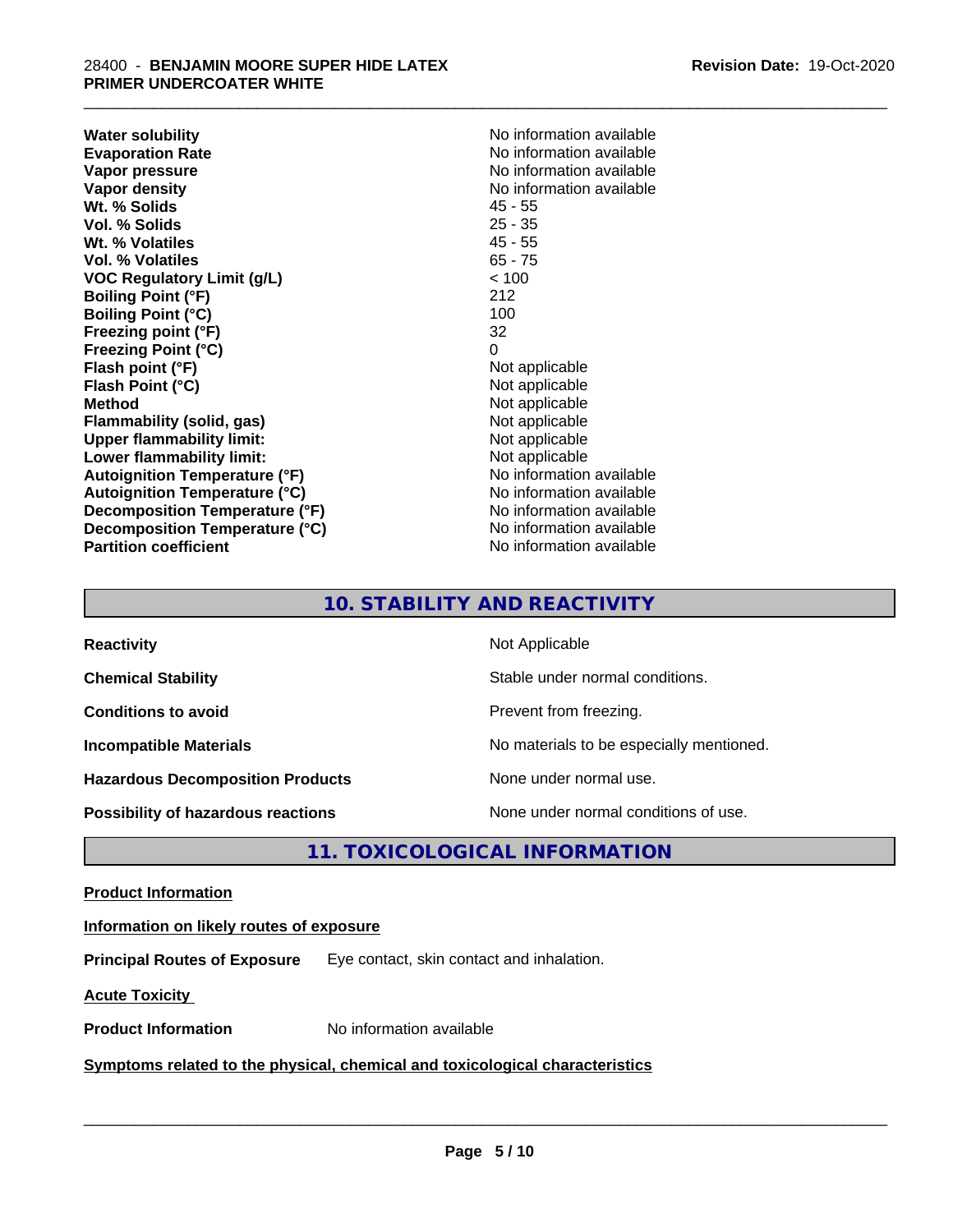**Symptoms** No information available

#### **Delayed and immediate effects as well as chronic effects from short and long-term exposure**

| Eye contact                     | May cause slight irritation.                                                      |
|---------------------------------|-----------------------------------------------------------------------------------|
| <b>Skin contact</b>             | Substance may cause slight skin irritation. Prolonged or repeated contact may dry |
|                                 | skin and cause irritation.                                                        |
| <b>Inhalation</b>               | May cause irritation of respiratory tract.                                        |
| Ingestion                       | Ingestion may cause gastrointestinal irritation, nausea, vomiting and diarrhea.   |
| <b>Sensitization</b>            | No information available                                                          |
| <b>Neurological Effects</b>     | No information available.                                                         |
| <b>Mutagenic Effects</b>        | No information available.                                                         |
| <b>Reproductive Effects</b>     | No information available.                                                         |
| <b>Developmental Effects</b>    | No information available.                                                         |
| <b>Target organ effects</b>     | No information available.                                                         |
| <b>STOT - single exposure</b>   | No information available.                                                         |
| <b>STOT - repeated exposure</b> | Causes damage to organs through prolonged or repeated exposure if inhaled.        |
| Other adverse effects           | No information available.                                                         |
| <b>Aspiration Hazard</b>        | No information available                                                          |

#### **Numerical measures of toxicity**

#### **The following values are calculated based on chapter 3.1 of the GHS document**

| <b>ATEmix (oral)</b>   | 80260 mg/kg |
|------------------------|-------------|
| <b>ATEmix (dermal)</b> | 99301 mg/kg |

#### **Component Information**

| Chemical name                  | Oral LD50             | Dermal LD50             | Inhalation LC50        |
|--------------------------------|-----------------------|-------------------------|------------------------|
| Kaolin<br>1332-58-7            | $>$ 5000 mg/kg (Rat)  | $>$ 5000 mg/kg (Rat)    |                        |
| Titanium dioxide<br>13463-67-7 | $> 10000$ mg/kg (Rat) |                         |                        |
| Silica amorphous<br>7631-86-9  | $= 7900$ mg/kg (Rat)  | $>$ 2000 mg/kg (Rabbit) | $> 2.2$ mg/L (Rat) 1 h |
| Kaolin, calcined<br>92704-41-1 | $>$ 2000 mg/kg (Rat)  | -                       |                        |

#### **Chronic Toxicity**

#### **Carcinogenicity**

*The information below indicateswhether each agency has listed any ingredient as a carcinogen:.*

| <b>Chemical name</b> | <b>IARC</b>          | <b>NTP</b>  | <b>OSHA</b> |
|----------------------|----------------------|-------------|-------------|
|                      | 2B - Possible Human  |             | Listed      |
| Titanium dioxide     | Carcinoɑen           |             |             |
|                      | . - Human Carcinogen | Known Human | Listed      |
| Silica, crystalline  |                      | Carcinogen  |             |

• Crystalline Silica has been determined to be carcinogenic to humans by IARC (1) when in respirable form. Risk of cancer depends on duration and level of inhalation exposure to spray mist or dust from sanding the dried paint.

• Although IARC has classified titanium dioxide as possibly carcinogenic to humans (2B), their summary concludes: "No significant exposure to titanium dioxide is thought to occur during the use of products in which titanium dioxide is bound to other materials, such as paint."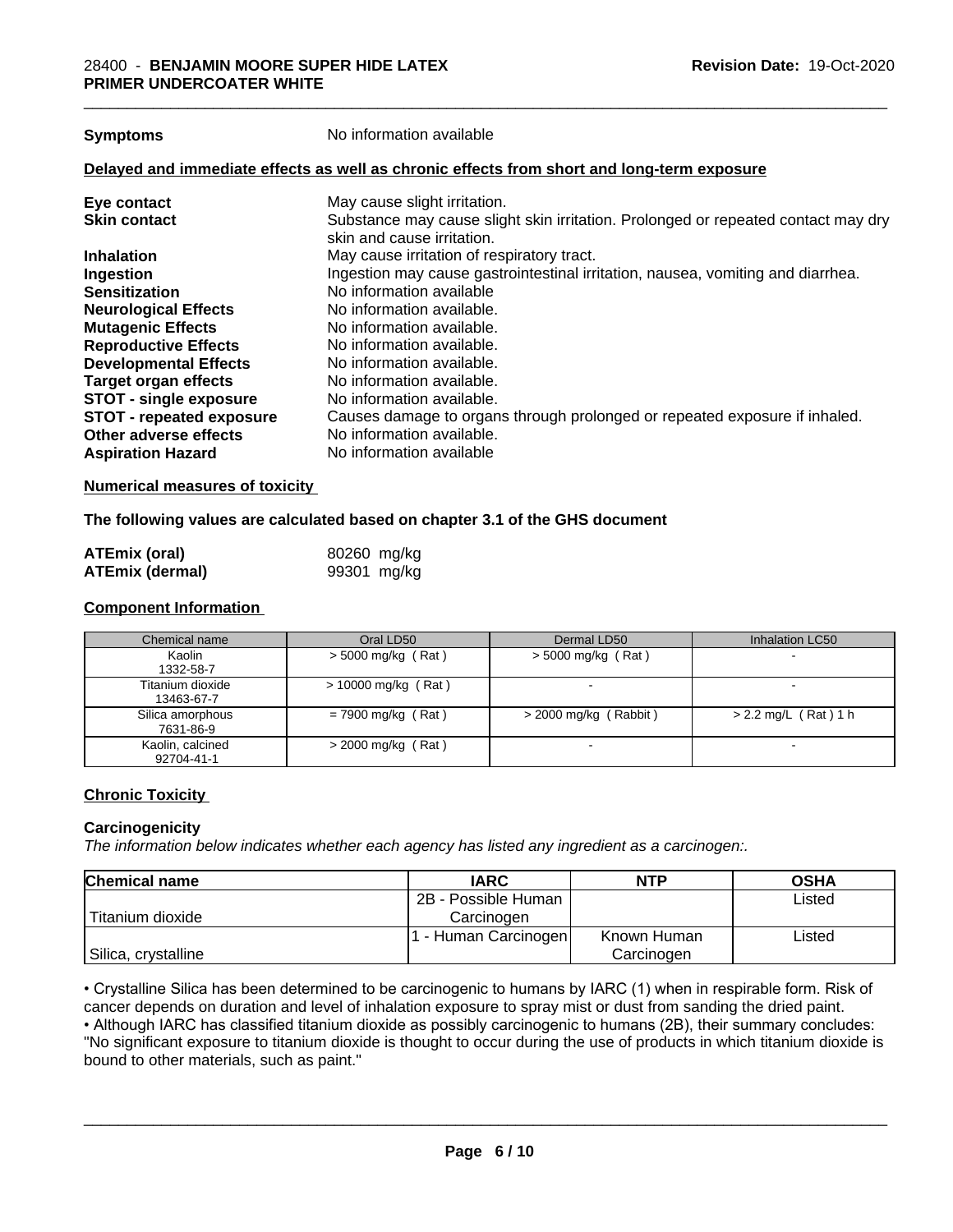#### **Legend**

IARC - International Agency for Research on Cancer NTP - National Toxicity Program OSHA - Occupational Safety & Health Administration

**12. ECOLOGICAL INFORMATION**

\_\_\_\_\_\_\_\_\_\_\_\_\_\_\_\_\_\_\_\_\_\_\_\_\_\_\_\_\_\_\_\_\_\_\_\_\_\_\_\_\_\_\_\_\_\_\_\_\_\_\_\_\_\_\_\_\_\_\_\_\_\_\_\_\_\_\_\_\_\_\_\_\_\_\_\_\_\_\_\_\_\_\_\_\_\_\_\_\_\_\_\_\_

### **Ecotoxicity Effects**

The environmental impact of this product has not been fully investigated.

#### **Product Information**

#### **Acute Toxicity to Fish**

No information available

### **Acute Toxicity to Aquatic Invertebrates**

No information available

## **Acute Toxicity to Aquatic Plants**

No information available

#### **Persistence / Degradability**

No information available.

### **Bioaccumulation**

No information available.

#### **Mobility in Environmental Media**

No information available.

#### **Ozone**

No information available

#### **Component Information**

#### **Acute Toxicity to Fish**

Titanium dioxide  $LC50:$  > 1000 mg/L (Fathead Minnow - 96 hr.)

#### **Acute Toxicity to Aquatic Invertebrates**

No information available

#### **Acute Toxicity to Aquatic Plants**

No information available

#### **13. DISPOSAL CONSIDERATIONS**

**Waste Disposal Method** Dispose of in accordance with federal, state, and local regulations. Local requirements may vary, consult your sanitation department or state-designated environmental protection agency for more disposal options.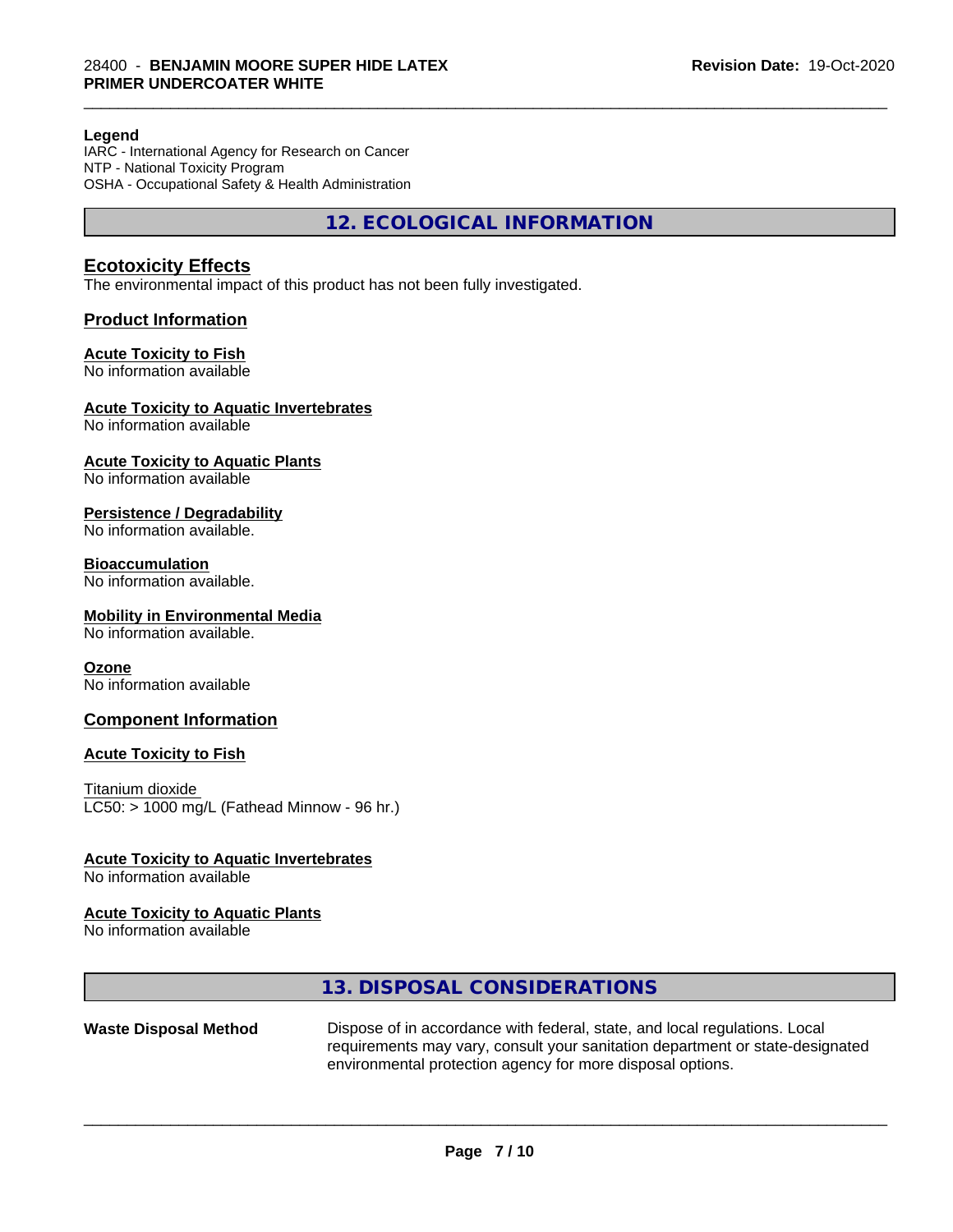|                                  | 14. TRANSPORT INFORMATION         |
|----------------------------------|-----------------------------------|
| <b>DOT</b>                       | Not regulated                     |
| <b>ICAO / IATA</b>               | Not regulated                     |
| <b>IMDG / IMO</b>                | Not regulated                     |
|                                  | <b>15. REGULATORY INFORMATION</b> |
| <b>International Inventories</b> |                                   |

\_\_\_\_\_\_\_\_\_\_\_\_\_\_\_\_\_\_\_\_\_\_\_\_\_\_\_\_\_\_\_\_\_\_\_\_\_\_\_\_\_\_\_\_\_\_\_\_\_\_\_\_\_\_\_\_\_\_\_\_\_\_\_\_\_\_\_\_\_\_\_\_\_\_\_\_\_\_\_\_\_\_\_\_\_\_\_\_\_\_\_\_\_

| <b>TSCA: United States</b> | Yes - All components are listed or exempt. |
|----------------------------|--------------------------------------------|
| <b>DSL: Canada</b>         | Yes - All components are listed or exempt. |

## **Federal Regulations**

#### **SARA 311/312 hazardous categorization**

| Acute health hazard               | Nο  |
|-----------------------------------|-----|
| Chronic Health Hazard             | Yes |
| Fire hazard                       | Nο  |
| Sudden release of pressure hazard | N٥  |
| Reactive Hazard                   | N٥  |

#### **SARA 313**

Section 313 of Title III of the Superfund Amendments and Reauthorization Act of 1986 (SARA). This product contains a chemical or chemicals which are subject to the reporting requirements of the Act and Title 40 of the Code of Federal Regulations, Part 372:

*None*

#### **Clean Air Act,Section 112 Hazardous Air Pollutants (HAPs) (see 40 CFR 61)**

This product contains the following HAPs:

*None*

## **US State Regulations**

#### **California Proposition 65**

**AVIMARNING:** Cancer and Reproductive Harm– www.P65warnings.ca.gov

#### **State Right-to-Know**

| Chemica<br>name<br>тисаг | <b>Massachusetts</b> | <b>New</b><br>. Jersev | าทรงIvania |
|--------------------------|----------------------|------------------------|------------|
| Limestone                |                      |                        |            |
| Kaolin                   |                      |                        |            |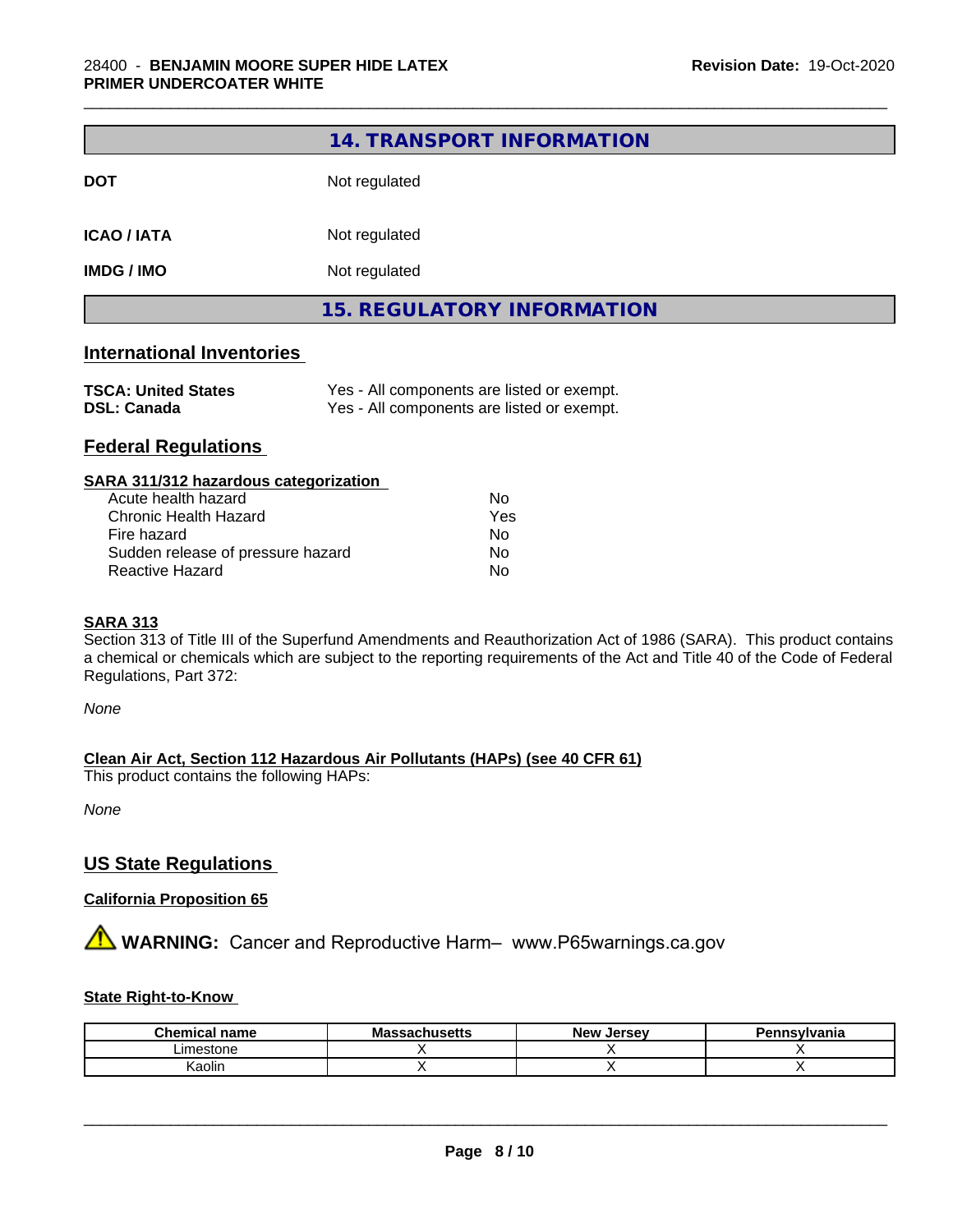| Titanium dioxide    |  |  |
|---------------------|--|--|
| Silica amorphous    |  |  |
| Diatomaceous earth  |  |  |
| Silica, crystalline |  |  |

\_\_\_\_\_\_\_\_\_\_\_\_\_\_\_\_\_\_\_\_\_\_\_\_\_\_\_\_\_\_\_\_\_\_\_\_\_\_\_\_\_\_\_\_\_\_\_\_\_\_\_\_\_\_\_\_\_\_\_\_\_\_\_\_\_\_\_\_\_\_\_\_\_\_\_\_\_\_\_\_\_\_\_\_\_\_\_\_\_\_\_\_\_

**HMIS** - **Health:** 1\* **Flammability:** 0 **Reactivity:** 0 **PPE:** -

#### **Legend**

X - Listed

## **16. OTHER INFORMATION**

| HMIS - | Health: $1^*$ | <b>Flammability: 0</b> |
|--------|---------------|------------------------|
|        |               |                        |

#### **HMIS Legend**

- 0 Minimal Hazard
- 1 Slight Hazard
- 2 Moderate Hazard
- 3 Serious Hazard
- 4 Severe Hazard
- \* Chronic Hazard

*Note: The PPE rating has intentionally been left blank. Choose appropriate PPE that will protect employees from the hazards the material will present under the actual normal conditions of use.* X - Consult your supervisor or S.O.P. for "Special" handling instructions.

*Caution: HMISÒ ratings are based on a 0-4 rating scale, with 0 representing minimal hazards or risks, and 4 representing significant hazards or risks. Although HMISÒ ratings are not required on MSDSs under 29 CFR 1910.1200, the preparer, has chosen to provide them. HMISÒ ratings are to be used only in conjunction with a fully implemented HMISÒ program by workers who have received appropriate HMISÒ training. HMISÒ is a registered trade and service mark of the NPCA. HMISÒ materials may be purchased exclusively from J. J. Keller (800) 327-6868.*

 **WARNING!** If you scrape, sand, or remove old paint, you may release lead dust. LEAD IS TOXIC. EXPOSURE TO LEAD DUST CAN CAUSE SERIOUS ILLNESS, SUCH AS BRAIN DAMAGE, ESPECIALLY IN CHILDREN. PREGNANT WOMEN SHOULD ALSO AVOID EXPOSURE. Wear a NIOSH approved respirator to control lead exposure. Clean up carefully with a HEPA vacuum and a wet mop. Before you start, find out how to protect yourself and your family by contacting the National Lead Information Hotline at 1-800-424-LEAD or log on to www.epa.gov/lead.

| <b>Prepared By</b>                               | <b>Product Stewardship Department</b><br>Benjamin Moore & Co.<br>101 Paragon Drive<br>Montvale, NJ 07645<br>800-225-5554 |  |
|--------------------------------------------------|--------------------------------------------------------------------------------------------------------------------------|--|
| <b>Revision Date:</b><br><b>Revision Summary</b> | 19-Oct-2020<br>Not available                                                                                             |  |

Disclaimer

The information contained herein is presented in good faith and believed to be accurate as of the effective date shown above. This information is furnished without warranty of any kind. Employers should use this information only as a **supplement to other information gathered by them and must make independent determination of suitability and** completeness of information from all sources to assure proper use of these materials and the safety and health of employees. Any use of this data and information must be determined by the user to be in accordance with applicable **federal, provincial, and local laws and regulations.**